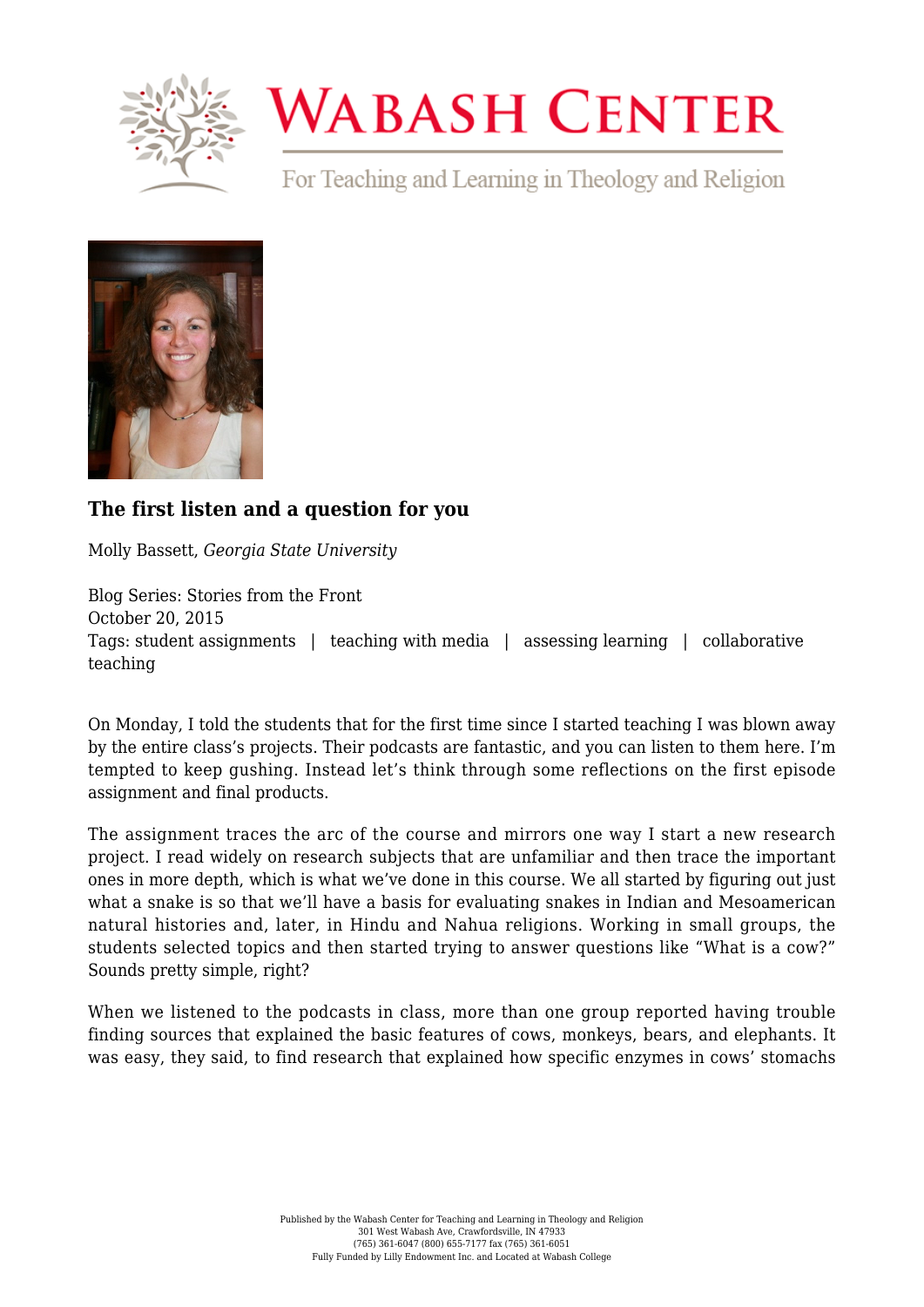affected digestion, but it was hard to find basic information on cow physiology and biology. One student admitted that she resorted to kids' encyclopedias. Good idea!



It was also difficult, they said, to steer (ha!) clear of human relationships with animals—why people fear snakes or why people like apes—and focus on the animals themselves, their assignment. My students aren't alone in this challenge. Ecologist Carl Safina opens his most recent book *[Beyond Words: What Animals](https://www.amazon.com/Beyond-Words-What-Animals-Think/dp/0805098887) [Think and Feel](https://www.amazon.com/Beyond-Words-What-Animals-Think/dp/0805098887)* by recounting a similar struggle. As Safina explains, until recently only a handful of biologists (think Jane Goodall) have studied animals to learn about the animals, themselves, rather than, say, about what they can tell us about humans.

Despite these and other difficulties my students encountered, the podcasts are great and the best of them reflect an entire group's effort to produce a well-researched and well-written final project.

After listening to the shows and evaluating them, I find myself thinking through two aspects of the assignment. One the students raised. Their concern was that the in class peer-review workshop came too close to the assignment's due date. We talked about this concern briefly in class, and then I posted the syllabus, the first assignment, and a draft of the second on our website and asked for their input. (In the end, students who've given me feedback seem satisfied with the same schedule for the second episode. Now that they're familiar with the process, they can plan ahead.)

My other concern has to do with grading, and it's something I'll talk to the students about soon. Each student earns an [individual grade and a group grade](https://mhbassett.files.wordpress.com/2015/08/creating-a-podcast-draft-e.pdf). The group grade reflects the quality of their work throughout the process: their ability to meet deadlines, etc. The individual grade comes largely from the peer-evaluations they submit after they post the podcasts. I'm finding that they graded one another generously; almost everyone scored an A+. That's OK, but their peer-evaluation narratives suggest that the actual work group members did varied in quantity and quality. I'm wondering how I might revise the second episode assignment to